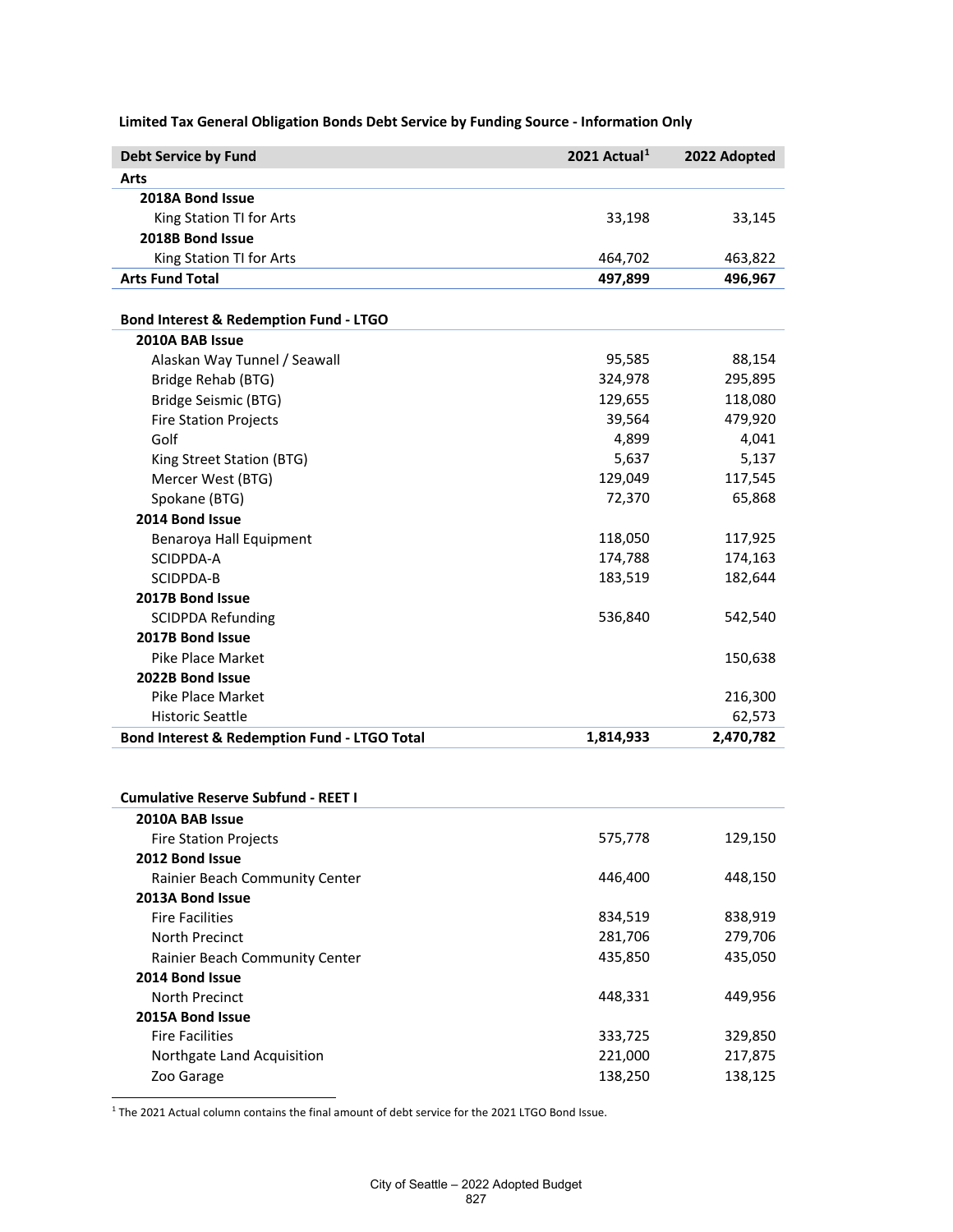| <b>Debt Service by Fund</b>                               | 2021 Actual <sup>1</sup> | 2022 Adopted |
|-----------------------------------------------------------|--------------------------|--------------|
| 2016A Bond Issue                                          |                          |              |
| <b>Fire Station 5</b>                                     | 127,825                  | 129,450      |
| <b>Fire Stations</b>                                      | 696,325                  | 698,075      |
| Jail                                                      | 88,650                   | 86,150       |
| North Precinct                                            | 441,000                  | 439,250      |
| 2017 Bond Issue                                           |                          |              |
| Fire Station 22                                           | 441,500                  | 441,250      |
| Fire Station 5                                            | 289,050                  | 287,300      |
| 2017B Bond Issue                                          |                          |              |
| Mercer Arena                                              | 329,835                  | 330,835      |
| 2018 Bond Issue                                           |                          |              |
| Fire Station 32                                           | 97,200                   | 94,950       |
| 2020 Bond Issue                                           |                          |              |
| <b>Ballard Neighborhood Center-R</b>                      | 359,897                  |              |
| Southwest Precinct-R                                      | 819,446                  | 195,171      |
| Westbridge-R                                              | 529,737                  | 530,664      |
| 2021A Bond Issue                                          |                          |              |
| Fire Station 31                                           | 210,153                  | 676,100      |
| Rainier Beach Community Center                            | 54,293                   | 102,333      |
| 2021B Bond Issue                                          |                          |              |
| <b>Aquarium Expansion</b>                                 | 88,956                   | 552,665      |
| 2022A Bond Issue                                          |                          |              |
| Fire Station 31                                           |                          | 108,150      |
| Various Transportation Bridge Projects                    |                          | 3,090,000    |
| 2022B Bond Issue                                          |                          |              |
| <b>Aquarium Expansion</b>                                 |                          | 416,281      |
| <b>Cumulative Reserve Subfund - REET I Total</b>          | 8,289,426                | 11,445,405   |
|                                                           |                          |              |
| <b>Cumulative Reserve Subfund - REET II</b>               |                          |              |
| 2010A BAB Issue                                           |                          |              |
| Alaskan Way Tunnel / Seawall                              | 713,884                  | 713,725      |
| Mercer West (BTG) (from 2010A BABS Mercer)                |                          | 307,581      |
| 2012 Bond Issue                                           |                          |              |
| Alaskan Way Tunnel / Seawall                              | 351,500                  | 352,750      |
| Aquarium Pier 59                                          | 1,416,500                | 1,416,000    |
| Fremont Bridge Approaches                                 | 102,500                  | 103,500      |
| SR 519                                                    | 196,250                  | 192,750      |
| 2015A Bond Issue                                          |                          |              |
| Alaskan Way Viaduct                                       | 360,875                  | 356,875      |
| Aquarium Pier 59                                          | 130,875                  | 125,625      |
| Mercer (BTG) (Orig Project)                               |                          | 3,310,750    |
| 2016 Bond Issue                                           |                          |              |
| Alaskan Way Corridor                                      | 321,825                  | 318,450      |
| 2021A Bond Issue                                          |                          |              |
| W. Marginal Way                                           | 30,772                   | 98,000       |
| West Seattle Bridge & Misc. Transp. Projects <sup>2</sup> | 1,496,379                | 4,820,400    |

<span id="page-1-0"></span><sup>2</sup> Miscellaneous Transportation Projects include: Northlake Retaining Wall (MC-TR-C102), Alaskan Way Main Corridor (MC-TR-C072), Alaskan Way Viaduct Replacement (MC-TR-C066), Bridge Rehabilitation and Replacement (Fairview) (MC-TR-C045), Highland Park Roundabout (MC-TR-C100)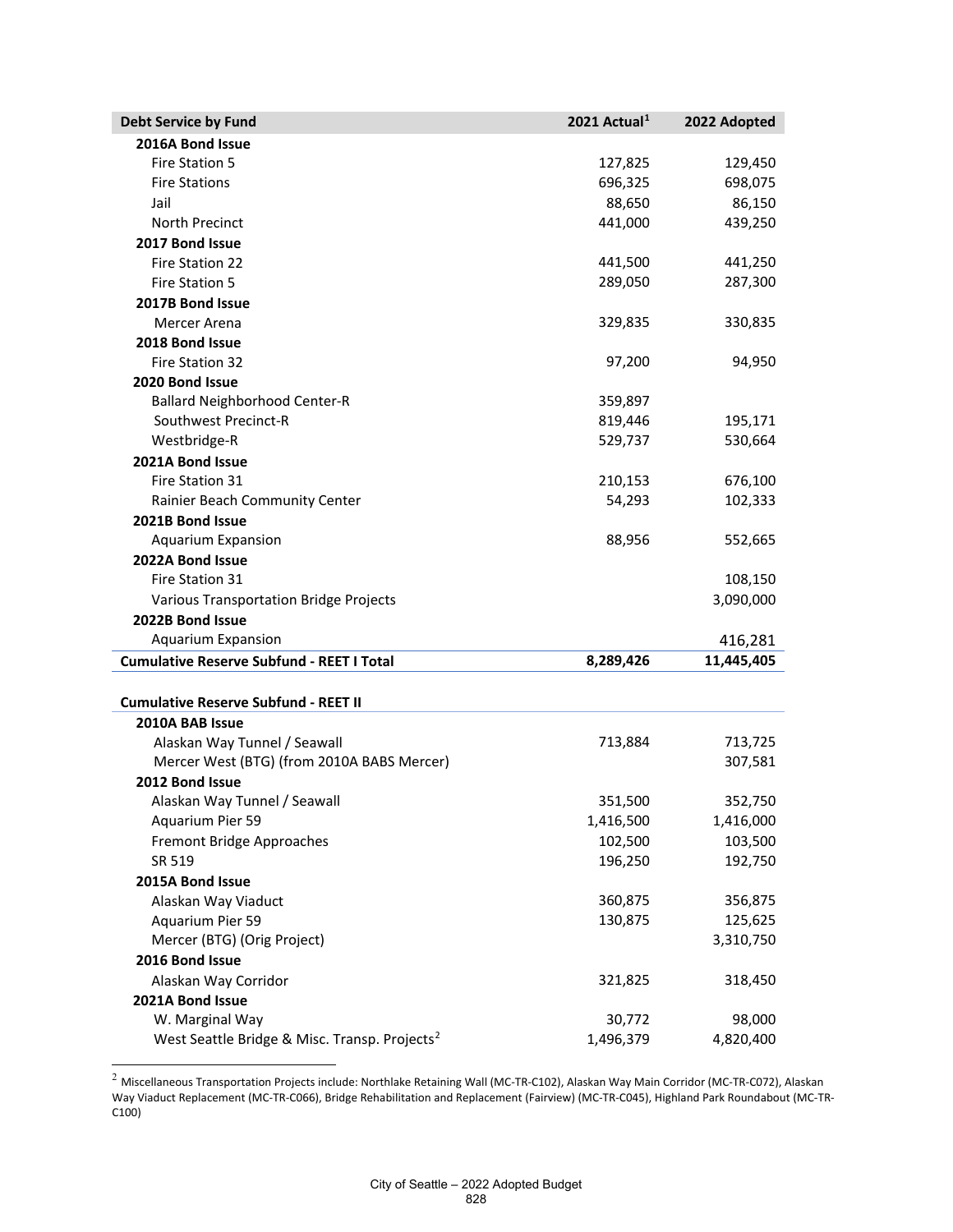| <b>Debt Service by Fund</b>                            | 2021 Actual <sup>1</sup> | 2022 Adopted |
|--------------------------------------------------------|--------------------------|--------------|
| 2022A Bond Issue                                       |                          |              |
| West Seattle Bridge Immediate Response                 |                          | 1,379,196    |
| W. Marginal Way                                        |                          | 35,535       |
| <b>Various Bond Issues</b>                             |                          |              |
| Various Transportation Projects <sup>3</sup>           | 4,791,024                |              |
| <b>Cumulative Reserve Subfund - REET II Total</b>      | 9,912,384                | 9,912,805    |
|                                                        |                          |              |
| <b>Cumulative Reserve Subfund - Unrestricted</b>       |                          |              |
| 2012 Bond Issue                                        |                          |              |
| Joint Training Facility                                | 127,450                  | 128,950      |
| 2015A Bond Issue                                       |                          |              |
| Park 90/5 Police Support Acquisition                   | 1,197,625                | 1,087,500    |
| 2016A Bond Issue                                       |                          |              |
| Park 90/5 Earthquake Repair                            | 672,605                  |              |
| 2020 Bond Issue                                        |                          |              |
| Park 90/5 - 2001                                       | 244,730                  |              |
| <b>Police Training Facilities</b>                      | 212,897                  |              |
| <b>Training Facilities</b>                             | 379,159                  |              |
| <b>Cumulative Reserve Subfund - Unrestricted Total</b> | 2,834,465                | 1,216,450    |
|                                                        |                          |              |
| <b>Finance and Administrative Services Fund</b>        |                          |              |
| 2012 Bond Issue                                        |                          |              |
| City Hall                                              | 374,200                  | 374,200      |
| <b>Justice Center</b>                                  | 374,200                  | 374,200      |
| <b>SMT Base</b>                                        | 133,500                  | 137,750      |
| 2015A Bond Issue                                       |                          |              |
| City Hall                                              | 746,750                  | 750,500      |
| <b>Justice Center</b>                                  | 1,906,875                | 1,909,875    |
| Seattle Municipal Tower & Police Support               | 9,475,932                | 8,574,579    |
| 2016A Bond Issue                                       |                          |              |
| Financial IT Upgrades (FAS)                            | 2,340,125                | 2,339,375    |
| Park 90/5 Earthquake Repair                            | 217,608                  |              |
| <b>SMT IDT Server Closets</b>                          | 368,125                  | 366,500      |
| 2017 Bond Issue                                        |                          |              |
| Financial IT Upgrades (FAS)                            | 1,729,500                | 1,731,750    |
| 2018 Bond Issue                                        |                          |              |
| Financial IT Upgrades (FAS)                            | 1,059,000                | 1,059,500    |
| 2019A Bond Issue                                       |                          |              |
| <b>FAS IT Initiative</b>                               | 130,625                  | 125,875      |
| <b>SMT Chiller</b>                                     | 374,375                  | 371,875      |
| 2020A Bond Issue                                       |                          |              |
| City Hall-R                                            | 1,277,221                | 1,104,048    |
| Civic Center Open Space-R                              | 366,233                  | 360,150      |
| Justice Center-R                                       | 1,277,519                | 1,074,666    |
| Park 90/5 - 2001-R                                     | 79,177                   |              |
| <b>SMT Chiller</b>                                     | 670,098                  | 675,000      |

<span id="page-2-0"></span> $^3$  In 2021, the City Council legislated a debt service adjustment through the 2021 Year End Supplemental. This adjustment moved the debt service payment for various transportation projects from the Transportation Fund to the REET II fund.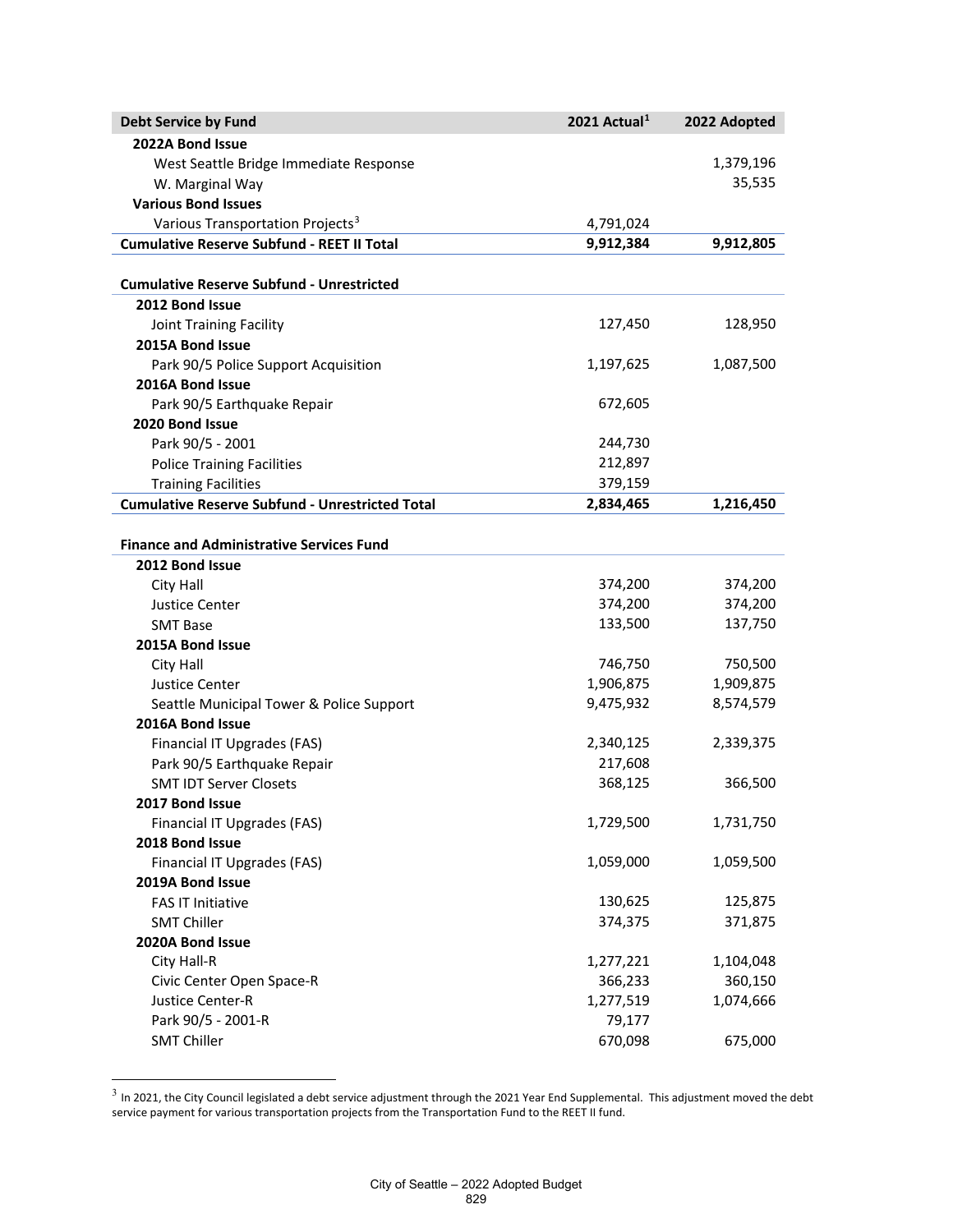| <b>Debt Service by Fund</b>                           | 2021 Actual <sup>1</sup> | 2022 Adopted |
|-------------------------------------------------------|--------------------------|--------------|
| <b>SMT Elevator Rehab</b>                             | 151,929                  | 155,500      |
| 2021A Bond Issue                                      |                          |              |
| Human Capital Management System                       | 162,881                  | 952,000      |
| Seattle Municipal Tower Elevator Rehab                | 105,581                  | 514,000      |
| 2022A Bond Issue                                      |                          |              |
| Human Capital Management System                       |                          | 544,945      |
| Seattle Municipal Tower Elevator Rehab                |                          | 293,550      |
| <b>Finance and Administrative Services Fund Total</b> | 23,321,453               | 23,789,838   |
|                                                       |                          |              |
| <b>General Fund</b>                                   |                          |              |
| 2012 Bond Issue                                       |                          |              |
| <b>Magnuson Bldg 30</b>                               | 315,750                  | 312,750      |
| 2014 Bond Issue                                       |                          |              |
| South Park Bridge                                     | 673,150                  | 673,150      |
| 2015A Bond Issue                                      |                          |              |
| <b>SLU Streetcar</b>                                  | 128,125                  |              |
| South Park Bridge                                     | 337,275                  | 338,275      |
| 2015B Bond Issue                                      |                          |              |
| <b>Pike Market PCN</b>                                | 1,946,621                | 1,133,832    |
| 2016A Bond Issue                                      |                          |              |
| Financial IT Upgrades (GF)                            | 583,500                  | 583,375      |
| Northgate Land Acquisition                            | 429,200                  | 429,325      |
| Parking Pay Stations (GF)                             | 1,460,625                |              |
| 2016B Bond Issue                                      |                          |              |
| <b>Pike Market PCN</b>                                | 395,306                  | 394,956      |
| 2017 Bond Issue                                       |                          |              |
| Financial IT Side Systems                             | 229,750                  | 230,750      |
| Financial IT Upgrades (GF)                            | 319,500                  | 322,000      |
| Municipal Court IT                                    | 332,000                  | 334,000      |
| 2018A Bond Issue                                      |                          |              |
| Financial IT Upgrades (GF)                            | 168,250                  | 172,000      |
| Financial IT Upgrades Side Systems                    | 47,000                   | 45,250       |
| Muni Court IT                                         | 731,000                  | 733,750      |
| Pay Stations                                          | 294,250                  | 297,750      |
| Police IT                                             | 148,250                  | 152,750      |
| 2019A Bond Issue                                      |                          |              |
| Criminal Justice IT                                   | 462,375                  | 460,250      |
| Police Car Computers                                  | 712,125                  | 710,750      |
| 2020A Bond Issue                                      |                          |              |
| Criminal Justice IT                                   | 1,277,710                | 1,280,750    |
| 2021A Bond Issue                                      |                          |              |
| Criminal Justice Information System Projects          | 152,004                  | 886,500      |
| 2022A Bond Issue                                      |                          |              |
| Criminal Justice Information System Projects          |                          | 404,048      |
| <b>General Fund Total</b>                             | 11,143,766               | 9,896,211    |
|                                                       |                          |              |
| <b>Information Technology Fund</b>                    |                          |              |
| 2013A Bond Issue                                      |                          |              |
| Data Center                                           | 281,400                  | 281,400      |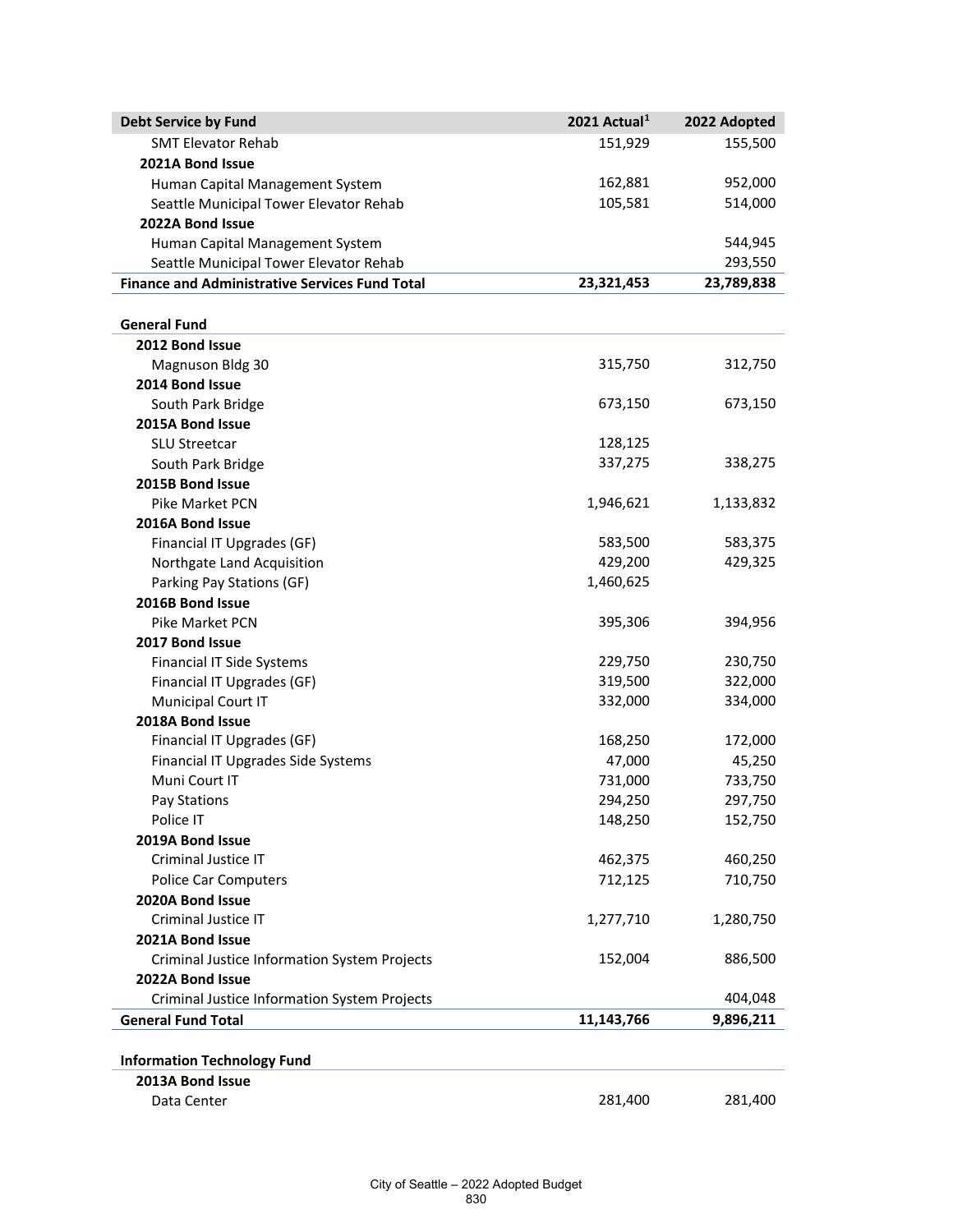| <b>Debt Service by Fund</b>              | 2021 Actual <sup>1</sup> | 2022 Adopted |
|------------------------------------------|--------------------------|--------------|
| 2014 Bond Issue                          |                          |              |
| Data Center Long                         | 878,025                  | 874,900      |
| 2016A Bond Issue                         |                          |              |
| Data Center Long                         | 223,750                  | 225,000      |
| 2017 Bond Issue                          |                          |              |
| Sea Muni Twr TI                          | 527,000                  | 523,250      |
| 2019A Bond Issue                         |                          |              |
| Data & Phone                             | 574,625                  | 573,375      |
| IT Computing                             | 242,875                  | 243,875      |
| <b>SMT Remodel-IT</b>                    | 263,000                  | 263,250      |
| 2020A Bond Issue                         |                          |              |
| Data & Phone                             | 930,290                  | 934,750      |
| IT Architecture                          | 144,483                  | 140,750      |
| SMT Remodel - IT                         | 130,835                  | 127,000      |
| 2021A Bond Issue                         |                          |              |
| <b>Computing Services Architecture</b>   | 139,669                  | 813,250      |
| Data and Telephone Infrastructure        | 249,759                  | 1,455,750    |
| 2022A Bond Issue                         |                          |              |
| Data and Telephone Infrastructure        |                          | 132,173      |
| <b>Computing Service Architecture</b>    |                          | 33,990       |
| <b>Information Technology Fund Total</b> | 4,585,711                | 6,622,713    |
|                                          |                          |              |
| <b>Library Fund</b>                      |                          |              |
| 2012 Bond Issue                          |                          |              |
| Library Garage                           | 402,500                  | 406,750      |
| <b>Library Fund Total</b>                | 402,500                  | 406,750      |
|                                          |                          |              |
| <b>Parks &amp; Recreation Fund</b>       |                          |              |
| 2010A BAB Issue                          |                          |              |
| Golf                                     | 70,003                   | 73,281       |
| 2011 Bond Issue                          |                          |              |
| Golf                                     | 160,825                  | 160,763      |
| 2012 Bond Issue                          |                          |              |
| <b>Aquarium Pier 59 Entry</b>            | 166,750                  | 170,250      |
| Golf                                     | 285,900                  | 287,400      |
| 2013A Bond Issue                         |                          |              |
| Golf                                     | 120,513                  | 117,513      |
| 2013B Bond Issue                         |                          |              |
| Magnuson Bldg 11                         | 546,583                  | 547,078      |
| Magnuson Bldg 30                         | 490,940                  | 487,435      |
| 2014 Bond Issue                          |                          |              |
| Golf                                     | 372,738                  | 376,613      |
| 2015A Bond Issue                         |                          |              |
| Golf                                     | 134,800                  | 136,175      |
| 2020 Bond Issue                          |                          |              |
| Interbay Golf Facilities-R               | 385,242                  |              |
| Westbridge-R                             | 120,000                  | 120,000      |
| 2021A Bond Issue                         |                          |              |
| Golf                                     | 21,255                   | 40,062       |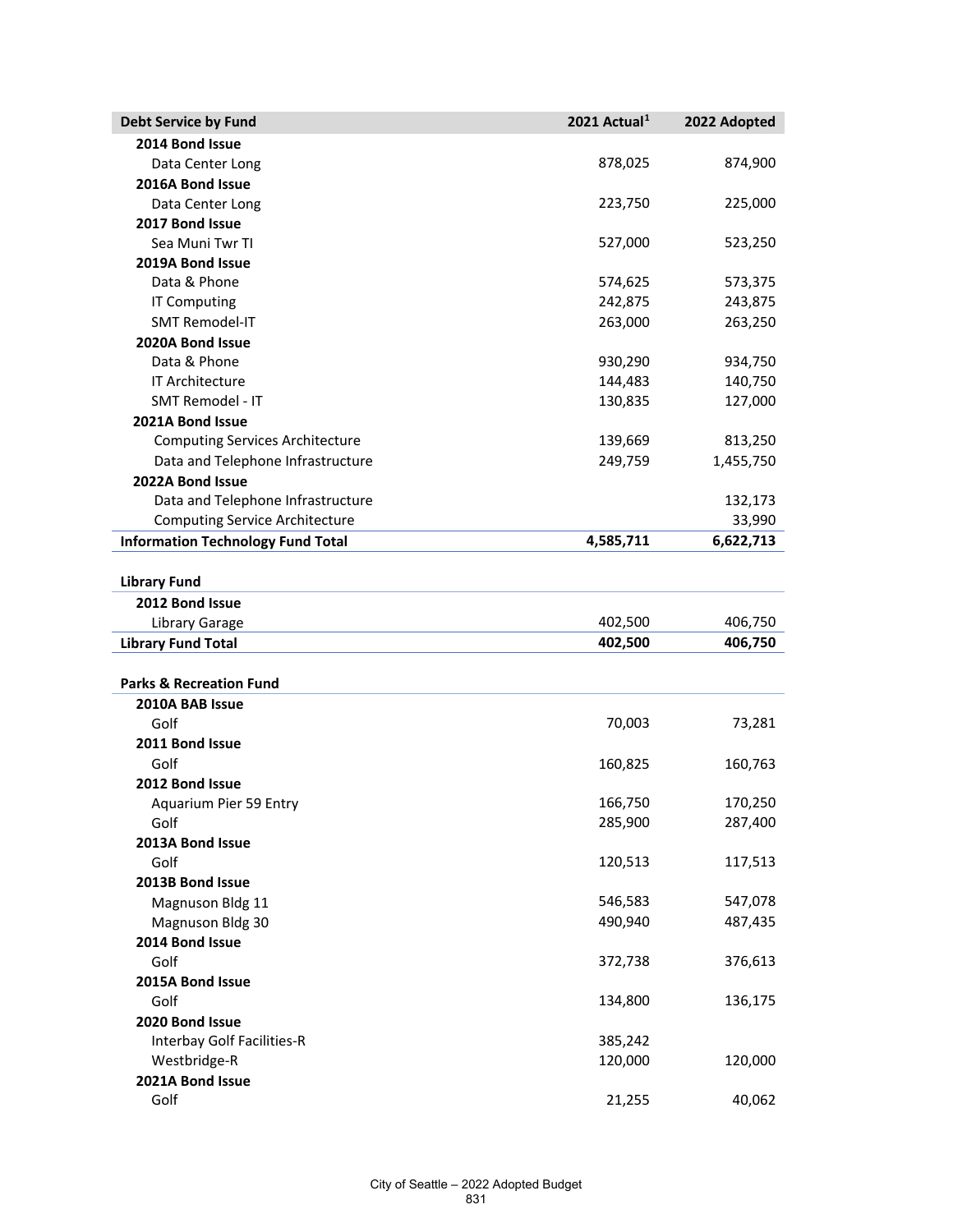| <b>Debt Service by Fund</b>              | 2021 Actual <sup>1</sup> | 2022 Adopted |
|------------------------------------------|--------------------------|--------------|
| <b>Parks &amp; Recreation Fund Total</b> | 2,714,722                | 2,355,805    |
|                                          |                          |              |
| <b>Seattle Center Fund</b>               |                          |              |
| 2012 Bond Issue                          |                          |              |
| McCaw Hall (long)                        | 121,500                  | 121,250      |
| 2021B Bond Issue                         |                          |              |
| Seattle Center Signage                   | 63,183                   | 864,088      |
| <b>Seattle Center Fund Total</b>         | 184,683                  | 985,338      |
|                                          |                          |              |
|                                          |                          |              |
| <b>Short-Term Rental Fund</b>            |                          |              |
| 2018B Bond Issue                         |                          |              |
| Low Income Housing                       | 1,357,868                | 1,354,068    |
| 2019B Bond Issue                         |                          |              |
| Low Income Housing                       | 652,852                  | 654,510      |
| <b>Short-Term Rental Fund Total</b>      | 2,010,719                | 2,008,577    |
|                                          |                          |              |
| SPU Drainage & Wastewater Fund           |                          |              |
| 2012 Bond Issue                          |                          |              |
| Joint Training Facility                  | 7,000                    | 7,700        |
| 2015A Bond Issue                         |                          |              |
| Seattle Municipal Tower & Police Support | 48,248                   | 43,659       |
| 2016A Bond Issue                         |                          |              |
| Park 90/5 Earthquake Repair              | 29,674                   |              |
| 2020 Bond Issue                          |                          |              |
| Park 90/5 - 2001                         | 10,797                   |              |
| <b>Training Facilities</b>               | 20,073                   |              |
| SPU Drainage & Wastewater Fund Total     | 115,792                  | 51,359       |
|                                          |                          |              |
| <b>SPU Solid Waste Fund</b>              |                          |              |
| 2012 Bond Issue                          |                          |              |
| Joint Training Facility                  | 3,550                    | 4,400        |
| 2015A Bond Issue                         |                          |              |
| Seattle Municipal Tower & Police Support | 28,949                   | 26,195       |
| 2016A Bond Issue                         |                          |              |
| Park 90/5 Earthquake Repair              | 19,783                   | 19,783       |
| 2020 Bond Issue                          |                          |              |
| Park 90/5 - 2001                         | 5,938                    |              |
| <b>Training Facilities</b>               | 11,040                   |              |
| <b>SPU Solid Waste Fund Total</b>        | 69,260                   | 30,595       |
|                                          |                          |              |
| <b>SPU Water Fund</b>                    |                          |              |
| 2012 Bond Issue                          |                          |              |
| Joint Training Facility                  | 12,750                   | 13,200       |
| 2015A Bond Issue                         |                          |              |
| Seattle Municipal Tower & Police Support | 96,496                   | 87,318       |
| 2016A Bond Issue                         |                          |              |
| Park 90/5 Earthquake Repair              | 49,456                   |              |
| 2020 Bond Issue                          |                          |              |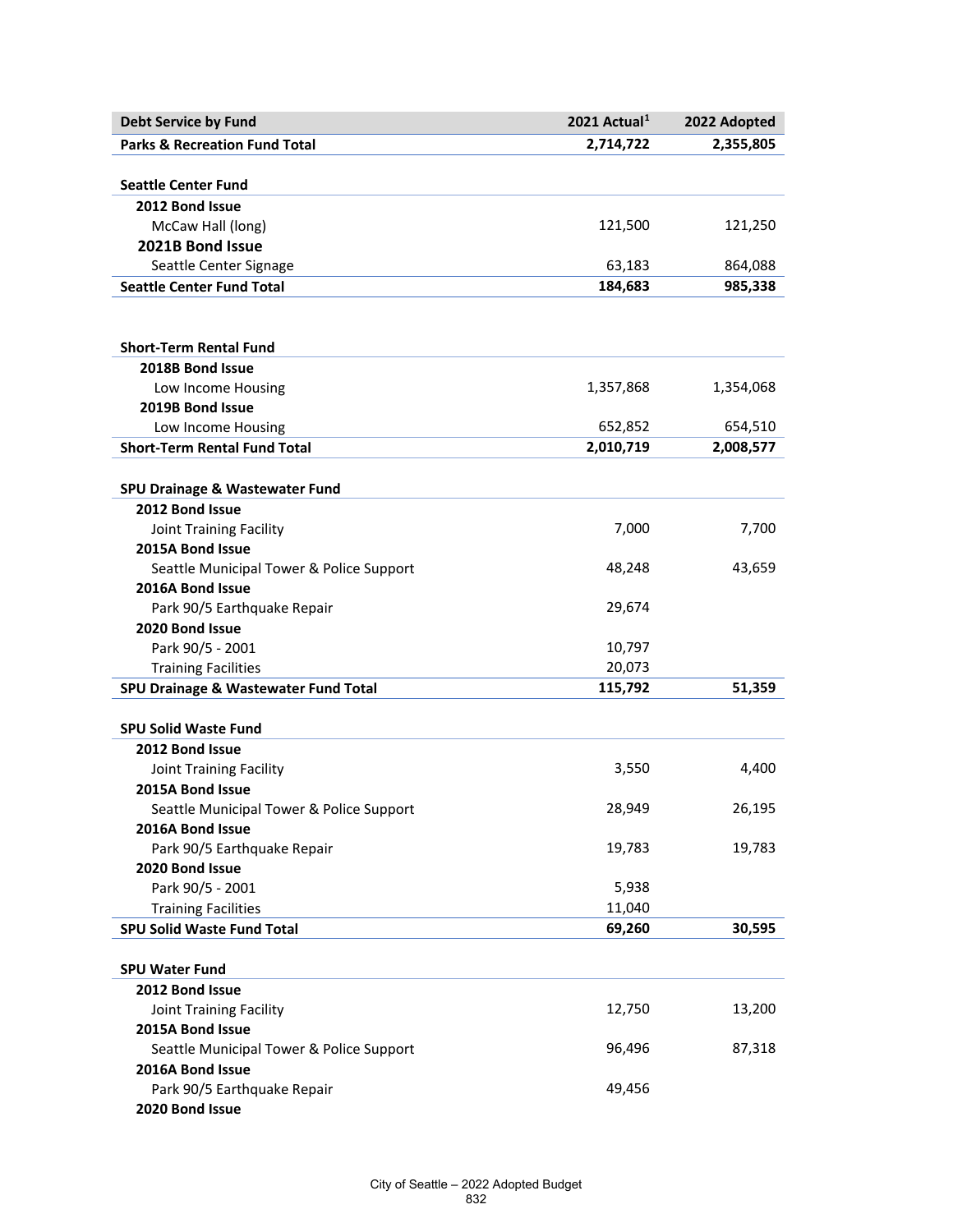| 19,254<br>Park 90/5 - 2001<br>35,797<br><b>Training Facilities</b><br><b>SPU Water Fund Total</b><br>213,754<br>100,518<br><b>Transportation Fund</b><br>2010A BAB Issue<br>Bridge Rehab (BTG)<br>2,995,378<br>2,269,462<br>Bridge Rehab (CPT-10%, Previously GF)<br>425,000<br>425,000<br>Bridge Seismic (BTG)<br>1,073,105<br>1,364,586<br>King Street Station (BTG)<br>46,439<br>60,422<br>Mercer West (BTG)<br>794,930<br>1,012,509<br>Mercer West (BTG) (from 2010A BABS Mercer)<br>271,941<br>38,407<br>Spokane (BTG)<br>601,859<br>758,650<br>2012 Bond Issue<br>AWV - Parking/Prgm Mgt<br>325,250<br>325,500<br>407,850<br>Linden (BTG)<br>407,600<br>Mercer West (CPT) (from 2012 Mercer)<br>334,900<br>334,900<br>Seawall (CPT)<br>185,450<br>184,950<br>2015A Bond Issue<br>Alaska Way Corridor (CPT-2.5%)<br>279,725<br>282,225<br>Arterial Asphalt and Concrete (from 2008 Mercer) (BTG)<br>343,375<br>549,750<br>Bridge Rehab (BTG)<br>283,375<br>283,375<br>Bridge Rehab (CPT10%)<br>345,750<br>346,500<br>Bridge Seismic (BTG)<br>110,125<br>111,250<br>CWF Overlook (CPT-2.5%)<br>94,800<br>92,300<br>King Street Station (BTG)<br>233,500<br>235,250<br>Lander (BTG)<br>382,250<br>271,625<br>Mercer (BTG) (Orig Project)<br>5,322,375<br>Mercer (from zoo bonds) (BTG)<br>1,120,000<br>1,118,500 |
|---------------------------------------------------------------------------------------------------------------------------------------------------------------------------------------------------------------------------------------------------------------------------------------------------------------------------------------------------------------------------------------------------------------------------------------------------------------------------------------------------------------------------------------------------------------------------------------------------------------------------------------------------------------------------------------------------------------------------------------------------------------------------------------------------------------------------------------------------------------------------------------------------------------------------------------------------------------------------------------------------------------------------------------------------------------------------------------------------------------------------------------------------------------------------------------------------------------------------------------------------------------------------------------------------------------------|
|                                                                                                                                                                                                                                                                                                                                                                                                                                                                                                                                                                                                                                                                                                                                                                                                                                                                                                                                                                                                                                                                                                                                                                                                                                                                                                                     |
|                                                                                                                                                                                                                                                                                                                                                                                                                                                                                                                                                                                                                                                                                                                                                                                                                                                                                                                                                                                                                                                                                                                                                                                                                                                                                                                     |
|                                                                                                                                                                                                                                                                                                                                                                                                                                                                                                                                                                                                                                                                                                                                                                                                                                                                                                                                                                                                                                                                                                                                                                                                                                                                                                                     |
|                                                                                                                                                                                                                                                                                                                                                                                                                                                                                                                                                                                                                                                                                                                                                                                                                                                                                                                                                                                                                                                                                                                                                                                                                                                                                                                     |
|                                                                                                                                                                                                                                                                                                                                                                                                                                                                                                                                                                                                                                                                                                                                                                                                                                                                                                                                                                                                                                                                                                                                                                                                                                                                                                                     |
|                                                                                                                                                                                                                                                                                                                                                                                                                                                                                                                                                                                                                                                                                                                                                                                                                                                                                                                                                                                                                                                                                                                                                                                                                                                                                                                     |
|                                                                                                                                                                                                                                                                                                                                                                                                                                                                                                                                                                                                                                                                                                                                                                                                                                                                                                                                                                                                                                                                                                                                                                                                                                                                                                                     |
|                                                                                                                                                                                                                                                                                                                                                                                                                                                                                                                                                                                                                                                                                                                                                                                                                                                                                                                                                                                                                                                                                                                                                                                                                                                                                                                     |
|                                                                                                                                                                                                                                                                                                                                                                                                                                                                                                                                                                                                                                                                                                                                                                                                                                                                                                                                                                                                                                                                                                                                                                                                                                                                                                                     |
|                                                                                                                                                                                                                                                                                                                                                                                                                                                                                                                                                                                                                                                                                                                                                                                                                                                                                                                                                                                                                                                                                                                                                                                                                                                                                                                     |
|                                                                                                                                                                                                                                                                                                                                                                                                                                                                                                                                                                                                                                                                                                                                                                                                                                                                                                                                                                                                                                                                                                                                                                                                                                                                                                                     |
|                                                                                                                                                                                                                                                                                                                                                                                                                                                                                                                                                                                                                                                                                                                                                                                                                                                                                                                                                                                                                                                                                                                                                                                                                                                                                                                     |
|                                                                                                                                                                                                                                                                                                                                                                                                                                                                                                                                                                                                                                                                                                                                                                                                                                                                                                                                                                                                                                                                                                                                                                                                                                                                                                                     |
|                                                                                                                                                                                                                                                                                                                                                                                                                                                                                                                                                                                                                                                                                                                                                                                                                                                                                                                                                                                                                                                                                                                                                                                                                                                                                                                     |
|                                                                                                                                                                                                                                                                                                                                                                                                                                                                                                                                                                                                                                                                                                                                                                                                                                                                                                                                                                                                                                                                                                                                                                                                                                                                                                                     |
|                                                                                                                                                                                                                                                                                                                                                                                                                                                                                                                                                                                                                                                                                                                                                                                                                                                                                                                                                                                                                                                                                                                                                                                                                                                                                                                     |
|                                                                                                                                                                                                                                                                                                                                                                                                                                                                                                                                                                                                                                                                                                                                                                                                                                                                                                                                                                                                                                                                                                                                                                                                                                                                                                                     |
|                                                                                                                                                                                                                                                                                                                                                                                                                                                                                                                                                                                                                                                                                                                                                                                                                                                                                                                                                                                                                                                                                                                                                                                                                                                                                                                     |
|                                                                                                                                                                                                                                                                                                                                                                                                                                                                                                                                                                                                                                                                                                                                                                                                                                                                                                                                                                                                                                                                                                                                                                                                                                                                                                                     |
|                                                                                                                                                                                                                                                                                                                                                                                                                                                                                                                                                                                                                                                                                                                                                                                                                                                                                                                                                                                                                                                                                                                                                                                                                                                                                                                     |
|                                                                                                                                                                                                                                                                                                                                                                                                                                                                                                                                                                                                                                                                                                                                                                                                                                                                                                                                                                                                                                                                                                                                                                                                                                                                                                                     |
|                                                                                                                                                                                                                                                                                                                                                                                                                                                                                                                                                                                                                                                                                                                                                                                                                                                                                                                                                                                                                                                                                                                                                                                                                                                                                                                     |
|                                                                                                                                                                                                                                                                                                                                                                                                                                                                                                                                                                                                                                                                                                                                                                                                                                                                                                                                                                                                                                                                                                                                                                                                                                                                                                                     |
|                                                                                                                                                                                                                                                                                                                                                                                                                                                                                                                                                                                                                                                                                                                                                                                                                                                                                                                                                                                                                                                                                                                                                                                                                                                                                                                     |
|                                                                                                                                                                                                                                                                                                                                                                                                                                                                                                                                                                                                                                                                                                                                                                                                                                                                                                                                                                                                                                                                                                                                                                                                                                                                                                                     |
|                                                                                                                                                                                                                                                                                                                                                                                                                                                                                                                                                                                                                                                                                                                                                                                                                                                                                                                                                                                                                                                                                                                                                                                                                                                                                                                     |
|                                                                                                                                                                                                                                                                                                                                                                                                                                                                                                                                                                                                                                                                                                                                                                                                                                                                                                                                                                                                                                                                                                                                                                                                                                                                                                                     |
|                                                                                                                                                                                                                                                                                                                                                                                                                                                                                                                                                                                                                                                                                                                                                                                                                                                                                                                                                                                                                                                                                                                                                                                                                                                                                                                     |
|                                                                                                                                                                                                                                                                                                                                                                                                                                                                                                                                                                                                                                                                                                                                                                                                                                                                                                                                                                                                                                                                                                                                                                                                                                                                                                                     |
| Spokane (BTG)<br>1,254,125<br>809,750                                                                                                                                                                                                                                                                                                                                                                                                                                                                                                                                                                                                                                                                                                                                                                                                                                                                                                                                                                                                                                                                                                                                                                                                                                                                               |
| 2016A Bond Issue                                                                                                                                                                                                                                                                                                                                                                                                                                                                                                                                                                                                                                                                                                                                                                                                                                                                                                                                                                                                                                                                                                                                                                                                                                                                                                    |
| 23rd Ave Corridor (CPT-10%)<br>508,500<br>505,250                                                                                                                                                                                                                                                                                                                                                                                                                                                                                                                                                                                                                                                                                                                                                                                                                                                                                                                                                                                                                                                                                                                                                                                                                                                                   |
| Alaska Way Corridor (CPT-2.5%)<br>587,981<br>587,624                                                                                                                                                                                                                                                                                                                                                                                                                                                                                                                                                                                                                                                                                                                                                                                                                                                                                                                                                                                                                                                                                                                                                                                                                                                                |
| 970,125<br>966,625<br>Bridge Rehab (BTG)                                                                                                                                                                                                                                                                                                                                                                                                                                                                                                                                                                                                                                                                                                                                                                                                                                                                                                                                                                                                                                                                                                                                                                                                                                                                            |
| Habitat Beach (Repurpose from Main Corridor in 2018)<br>223,179<br>228,033                                                                                                                                                                                                                                                                                                                                                                                                                                                                                                                                                                                                                                                                                                                                                                                                                                                                                                                                                                                                                                                                                                                                                                                                                                          |
| King Street Station (BTG)<br>120,125<br>120,750                                                                                                                                                                                                                                                                                                                                                                                                                                                                                                                                                                                                                                                                                                                                                                                                                                                                                                                                                                                                                                                                                                                                                                                                                                                                     |
| S. Lander St. Grade Separation (Repurpose from Main<br>63,765<br>61,394                                                                                                                                                                                                                                                                                                                                                                                                                                                                                                                                                                                                                                                                                                                                                                                                                                                                                                                                                                                                                                                                                                                                                                                                                                             |
| Corridor in 2018)                                                                                                                                                                                                                                                                                                                                                                                                                                                                                                                                                                                                                                                                                                                                                                                                                                                                                                                                                                                                                                                                                                                                                                                                                                                                                                   |
| Seawall (CPT-2.5%)<br>538,625<br>539,500                                                                                                                                                                                                                                                                                                                                                                                                                                                                                                                                                                                                                                                                                                                                                                                                                                                                                                                                                                                                                                                                                                                                                                                                                                                                            |
| Spokane (BTG)<br>2,047,500<br>2,050,000                                                                                                                                                                                                                                                                                                                                                                                                                                                                                                                                                                                                                                                                                                                                                                                                                                                                                                                                                                                                                                                                                                                                                                                                                                                                             |
| Spokane (BTG) (Redirected from Jail)<br>260,525<br>258,150                                                                                                                                                                                                                                                                                                                                                                                                                                                                                                                                                                                                                                                                                                                                                                                                                                                                                                                                                                                                                                                                                                                                                                                                                                                          |
| <b>Transit Corridor</b><br>60,600<br>63,975                                                                                                                                                                                                                                                                                                                                                                                                                                                                                                                                                                                                                                                                                                                                                                                                                                                                                                                                                                                                                                                                                                                                                                                                                                                                         |
| 2017 Bond Issue                                                                                                                                                                                                                                                                                                                                                                                                                                                                                                                                                                                                                                                                                                                                                                                                                                                                                                                                                                                                                                                                                                                                                                                                                                                                                                     |
| 23rd Ave Corridor (CPT-10%)<br>64,340<br>65,815                                                                                                                                                                                                                                                                                                                                                                                                                                                                                                                                                                                                                                                                                                                                                                                                                                                                                                                                                                                                                                                                                                                                                                                                                                                                     |
| Alaska Way Corridor (CPT-2.5%)<br>128,484<br>126,256                                                                                                                                                                                                                                                                                                                                                                                                                                                                                                                                                                                                                                                                                                                                                                                                                                                                                                                                                                                                                                                                                                                                                                                                                                                                |
| Alaskan Way Main Corridor (From Habitat Beach)<br>204,007<br>203,918                                                                                                                                                                                                                                                                                                                                                                                                                                                                                                                                                                                                                                                                                                                                                                                                                                                                                                                                                                                                                                                                                                                                                                                                                                                |
| Alaskan Way Main Corridor (From Lander)<br>66,744<br>67,074                                                                                                                                                                                                                                                                                                                                                                                                                                                                                                                                                                                                                                                                                                                                                                                                                                                                                                                                                                                                                                                                                                                                                                                                                                                         |
| Bridge Rehab (CPT-10%)<br>156,465<br>157,365                                                                                                                                                                                                                                                                                                                                                                                                                                                                                                                                                                                                                                                                                                                                                                                                                                                                                                                                                                                                                                                                                                                                                                                                                                                                        |
| City Center Streetcar (CPT-10%)<br>313,250<br>311,000                                                                                                                                                                                                                                                                                                                                                                                                                                                                                                                                                                                                                                                                                                                                                                                                                                                                                                                                                                                                                                                                                                                                                                                                                                                               |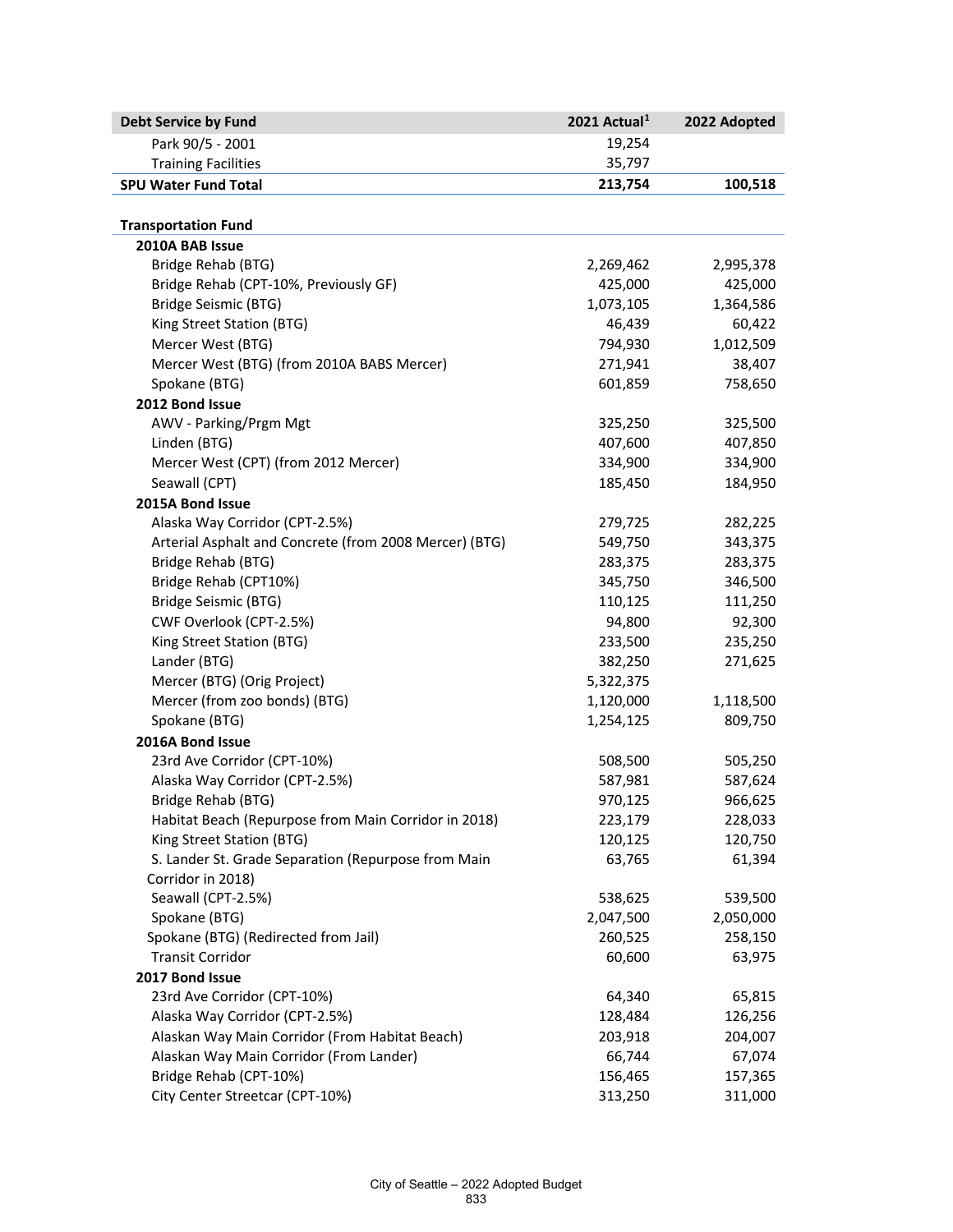| <b>Debt Service by Fund</b>                           | 2021 Actual <sup>1</sup> | 2022 Adopted |
|-------------------------------------------------------|--------------------------|--------------|
| Habitat Beach (Seawall/BridgeRehab/23rd 2018          | 40,784                   | 41,785       |
| Repurposing)                                          |                          |              |
| Northgate Bridge and Cycle Track (CPT-10%) (Repurpose | 170,373                  | 171,353      |
| from Bridge Rehab in 2018)                            |                          |              |
| S. Lander St. Grade Separation (Repurpose from Main   | 203,571                  | 201,221      |
| Corridor in 2018)                                     |                          |              |
| Seawall LTGO (CPT-10%)                                | 1,449,321                | 1,448,876    |
| 23rd Ave Corridor (CPT-10%)                           | 64,340                   | 65,815       |
| 2017B Bond Issue                                      |                          |              |
| CWF Overlook (CPT-2.5%)                               | 223,700                  | 226,000      |
| 2018 Bond Issue                                       |                          |              |
| Alaskan Way Corridor (CPT-2.5%)                       | 441,053                  | 440,355      |
| 2018B Bond Issue                                      |                          |              |
| CWF Overlook (CPT-2.5%)                               | 235,140                  | 235,140      |
| Main Corridor (from King)                             | 63,368                   | 63,248       |
| 2019A Bond Issue                                      |                          |              |
| AWV Habitat Beach (CPT-2.5%)                          | 82,025                   | 80,275       |
| CWF Alaskan Way Corridor (CPT-2.5%)                   | 929,700                  | 929,200      |
| Elliot Bay Seawall (CPT-2.5%)                         | 211,450                  | 213,325      |
| 2019B Bond Issue                                      |                          |              |
| CWF Overlook (CPT-2.5%)                               | 64,307                   | 63,503       |
| 2020 Bond Issue                                       |                          |              |
| CWF Alaskan Way Corridor (CPT-2.5%)                   | 859,598                  | 861,100      |
| CWF Overlook (CPT-2.5%)                               | 98,217                   | 102,600      |
| 2021A Bond Issue                                      |                          |              |
| 23rd Ave (Rdcd for MW (BTG) (from 2011 Spokane))      | 67,333                   | 126,909      |
| AAC Northgate (BTG) (from 2011 Spokane)               | 54,349                   | 102,437      |
| Alaskan Way Main Corridor (CPT-2.5%)                  | 186,252                  | 601,050      |
| Arterial Asphalt & Concrete (from 2011 Spokane (BTG)) | 5,383                    | 10,146       |
| Arterial Asphalt & Concrete (from Linden (BTG) (from  | 3,217                    | 6,064        |
| 2011 Spokane))                                        |                          |              |
| Bridge Rehab (BTG) (from 2011 Spokane)                | 44,136                   | 83,188       |
| Bridge Seismic (BTG)                                  | 23,347                   | 44,004       |
| Bridge Seismic (BTG) (from 2011 Bridge Rehab)         | 70,107                   | 132,139      |
| Bridge Seismic (BTG) (from 2011 Spokane)              | 29,892                   | 56,340       |
| Chesiahud (BTG) (from 2011 Spokane)                   | 13,587                   | 25,609       |
| King Street Station (BTG)                             | 48,482                   | 91,380       |
| Linden (BTG) (Rdcd for AA - from 2011 Spokane)        | 18,522                   | 34,911       |
| Mercer West (CPT)                                     | 97,860                   | 184,448      |
| Mercer West (CPT) (from 2011 Bridge Rehab - BTG)      | 33,209                   | 62,592       |
| Mercer West (CPT) (from 2011 Spokane)                 | 24,457                   | 46,097       |
| Mercer West (from 23rd (BTG) (from 2011 Spokane))     | 3,321                    | 6,259        |
| Seawall (CPT)                                         | 149,757                  | 282,264      |
| Sidewalks (BTG) (from 2011 Spokane)                   | 13,587                   | 25,609       |
| Spokane (Redd for AAC (BTG) (Orig Proj))              | 13,639                   | 25,707       |
| 2021B Bond Issue                                      |                          |              |
| Overlook Walk and E-W Connections Proj CPT-2.5%)      | 42,130                   | 264,408      |
| 2022A Bond Issue                                      |                          |              |
| Alaskan Way Main Corridor (CPT-2.5%)                  |                          | 317,498      |
| 2022B Bond Issue                                      |                          |              |
|                                                       |                          |              |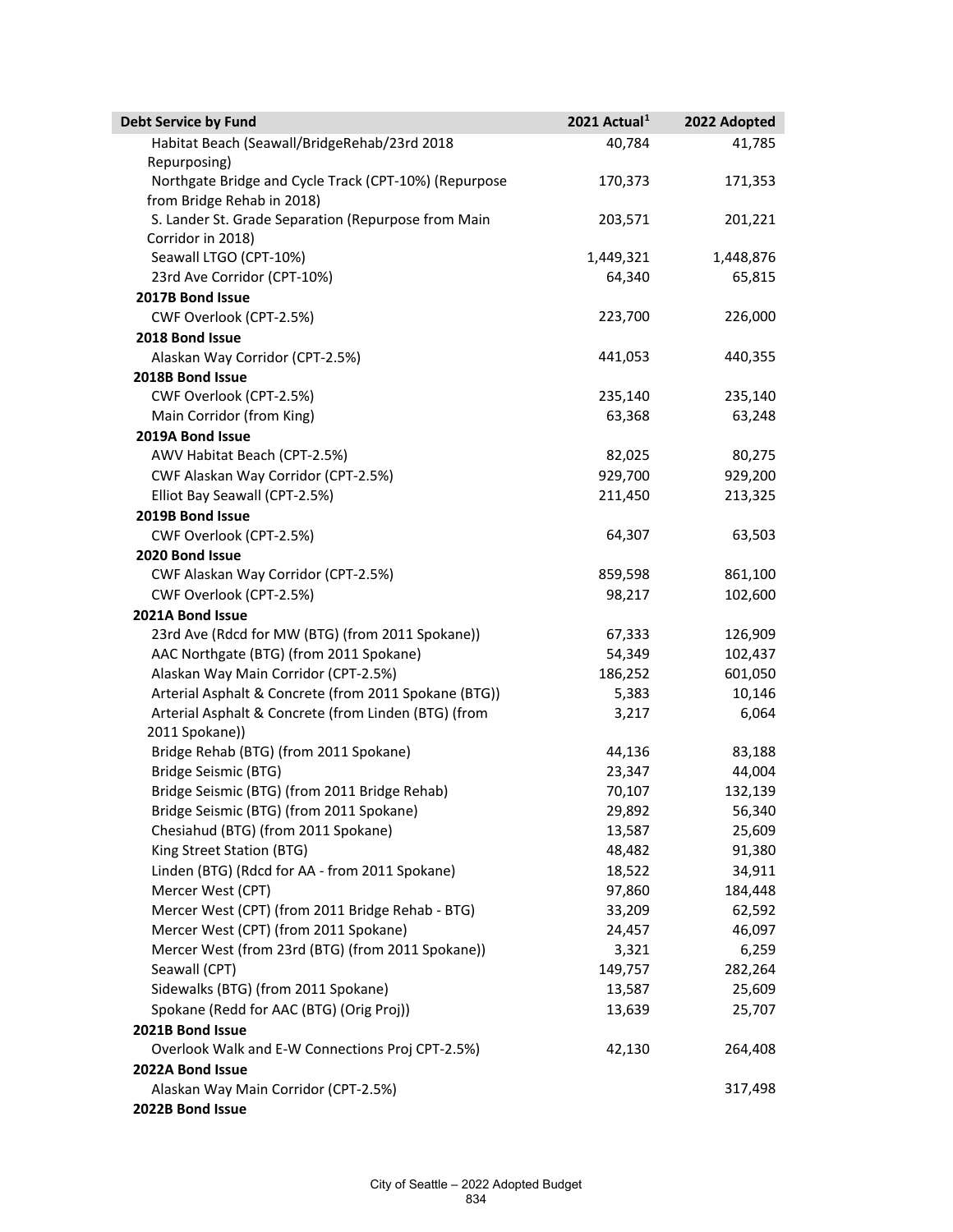| <b>Debt Service by Fund</b>                      | 2021 Actual <sup>1</sup> | 2022 Adopted  |
|--------------------------------------------------|--------------------------|---------------|
| Overlook Walk and E-W Connections Proj CPT-2.5%) |                          | 160,950       |
| <b>Various Bond Issues</b>                       |                          |               |
| Various Transportation Projects <sup>4</sup>     | (4,791,024)              |               |
| <b>Transportation Fund Total</b>                 | 24,249,985               | 25,883,110    |
|                                                  |                          |               |
| 2008 Multipurpose LTGO Bond Fund                 |                          |               |
| 2015B Bond Issue                                 |                          |               |
| Pike Market PCN                                  |                          | 36,933        |
| 2008 Multipurpose LTGO Bond Fund Total           |                          | 36,933        |
| 2010 Multipurpose LTGO Bond Fund                 |                          |               |
| 2015B Bond Issue                                 |                          |               |
| Pike Market PCN                                  |                          | 72,164        |
| 2010 Multipurpose LTGO Bond Fund Total           |                          | 72,164        |
|                                                  |                          |               |
| 2011 Multipurpose LTGO Bond Fund                 |                          |               |
| 2015B Bond Issue                                 |                          |               |
| <b>Pike Market PCN</b>                           |                          | 142,824       |
| 2011 Multipurpose LTGO Bond Fund Total           |                          | 142,824       |
|                                                  |                          |               |
| 2013 Multipurpose LTGO Bond Fund                 |                          |               |
| 2015B Bond Issue                                 |                          |               |
| <b>Pike Market PCN</b>                           |                          | 90,176        |
| 2013 Multipurpose LTGO Bond Fund Total           |                          | 90,176        |
| 2013B (Taxable) LTGO Bond Fund                   |                          |               |
| 2015B Bond Issue                                 |                          |               |
| <b>Pike Market PCN</b>                           |                          | 42,545        |
| 2013B (Taxable) LTGO Bond Fund Total             |                          | 42,545        |
|                                                  |                          |               |
| 2015B (Taxable) LTGO Bond Fund                   |                          |               |
| 2015B Bond Issue                                 |                          |               |
| <b>Pike Market PCN</b>                           |                          | 4,915         |
| 2015B (Taxable) LTGO Bond Fund Total             |                          | 4,915         |
|                                                  |                          |               |
| 2016B (Taxable) LTGO Bond Fund                   |                          |               |
| 2015B Bond Issue                                 |                          |               |
| <b>Pike Market PCN</b>                           |                          | 23,517        |
| 2016B (Taxable) LTGO Bond Fund Total             |                          | 23,517        |
| <b>Garage Disposition Proceeds Fund</b>          |                          |               |
| 2015B Bond Issue                                 |                          |               |
| Pike Market PCN                                  |                          | 397,115       |
| <b>Garage Disposition Proceeds Fund Total</b>    |                          | 397,115       |
|                                                  |                          |               |
| <b>Grand Total</b>                               | 92,361,452               | 102, 101, 742 |

<span id="page-8-0"></span> $^4$  In 2021, the City Council legislated a debt service adjustment through the 2021 Year End Supplemental. This adjustment moved the debt service payment for various transportation projects from the Transportation Fund to the REET II fund.